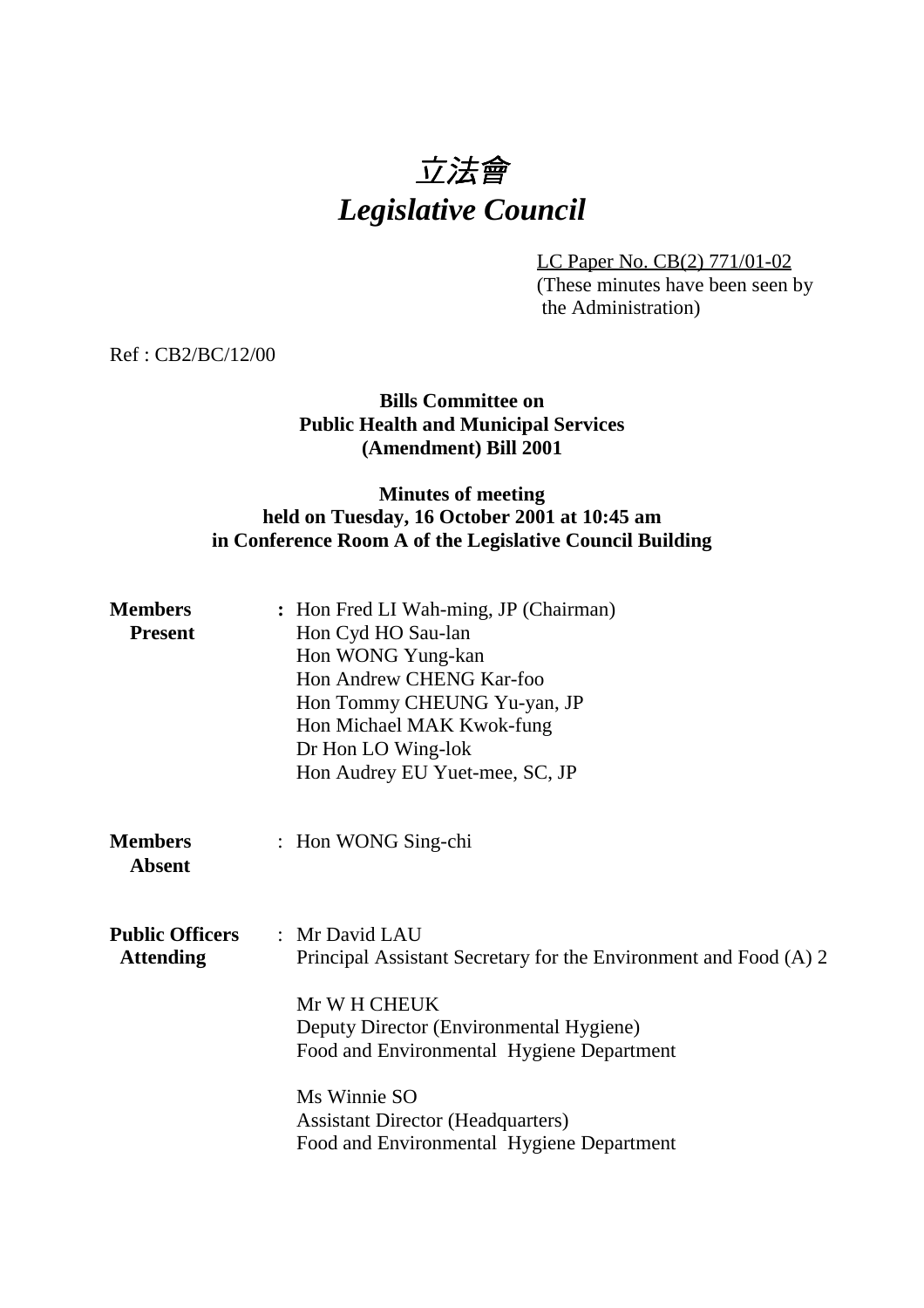Mr Lawrence PENG Senior Government Counsel Department of Justice

| <b>Clerk</b> in   | : Mrs Constance LI             |
|-------------------|--------------------------------|
| <b>Attendance</b> | Chief Assistant Secretary (2)5 |
|                   |                                |

| Staff in          | : Mr Stephen LAM                 |  |  |
|-------------------|----------------------------------|--|--|
| <b>Attendance</b> | <b>Assistant Legal Adviser 4</b> |  |  |

Miss Irene MAN Senior Assistant Secretary (2)9

#### Action

The Committee deliberated (Index of proceedings attached at **Annex**).

2. The Administration was requested to consider and to provide a response to the following issues raised by members of the Bills Committee -

#### Proposed section 128D

- (a) To improve the drafting of section 128D(4) to reflect that the reference to subsection 8 is to qualify "appointment" but not "suitable";
- (b) To delete the reference to "alphabetical order" in sections 128D(8) and (9B);
- (c) To specify the method of selecting members to hear an appeal (e.g. by duty roster) in section 128D(8)(b);
- (d) To revise the composition of the Appeal Board to include a Chairman, two Deputy Chairmen and 18 members;
- (e) To require the two Deputy Chairmen of the Appeal Board to hold the same legal qualifications as the Chairman;
- (f) To provide a roster or stand-by system for the Deputy Chairmen to obviate the need for the Chief Executive to appoint a Deputy Chairmen to act an Chairman if the latter was ill or absent from Hong Kong;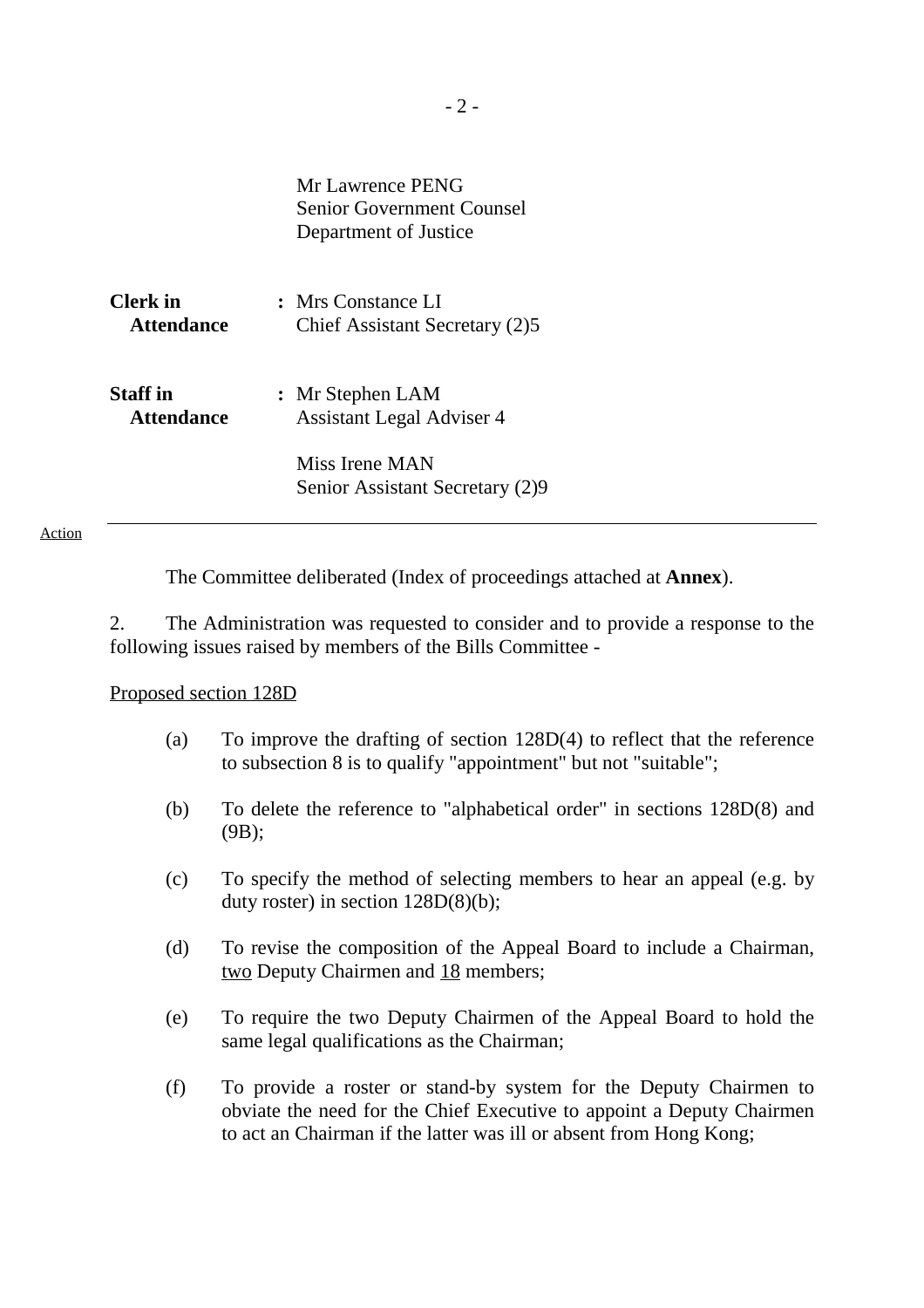- (g) To specify in the Bill that the Deputy Chairmen would only stand in as Chairman and would not act as members of the Appeal Board;
- (h) To improve the drafting of section 128D(11);
- (i) To specify in section 128D(12) a time limit for giving reasons of a decision made by the Appeal Board, and requiring the decision to be served in person under section 128D(13); and
- (j) To specify in section 128D(13) that the Court of First Instance could only confirm or reverse the decision of the Appeal Bard.

3. The Committee agreed to hold the next meeting on 2 November 2001 at 8:30 am to continue clause-by-clause examination and to study the Administration's proposed Committee Stage amendments.

4. There being no other business, the meeting ended at 12:58 pm.

Council Business Division 2 Legislative Council Secretariat 24 December 2001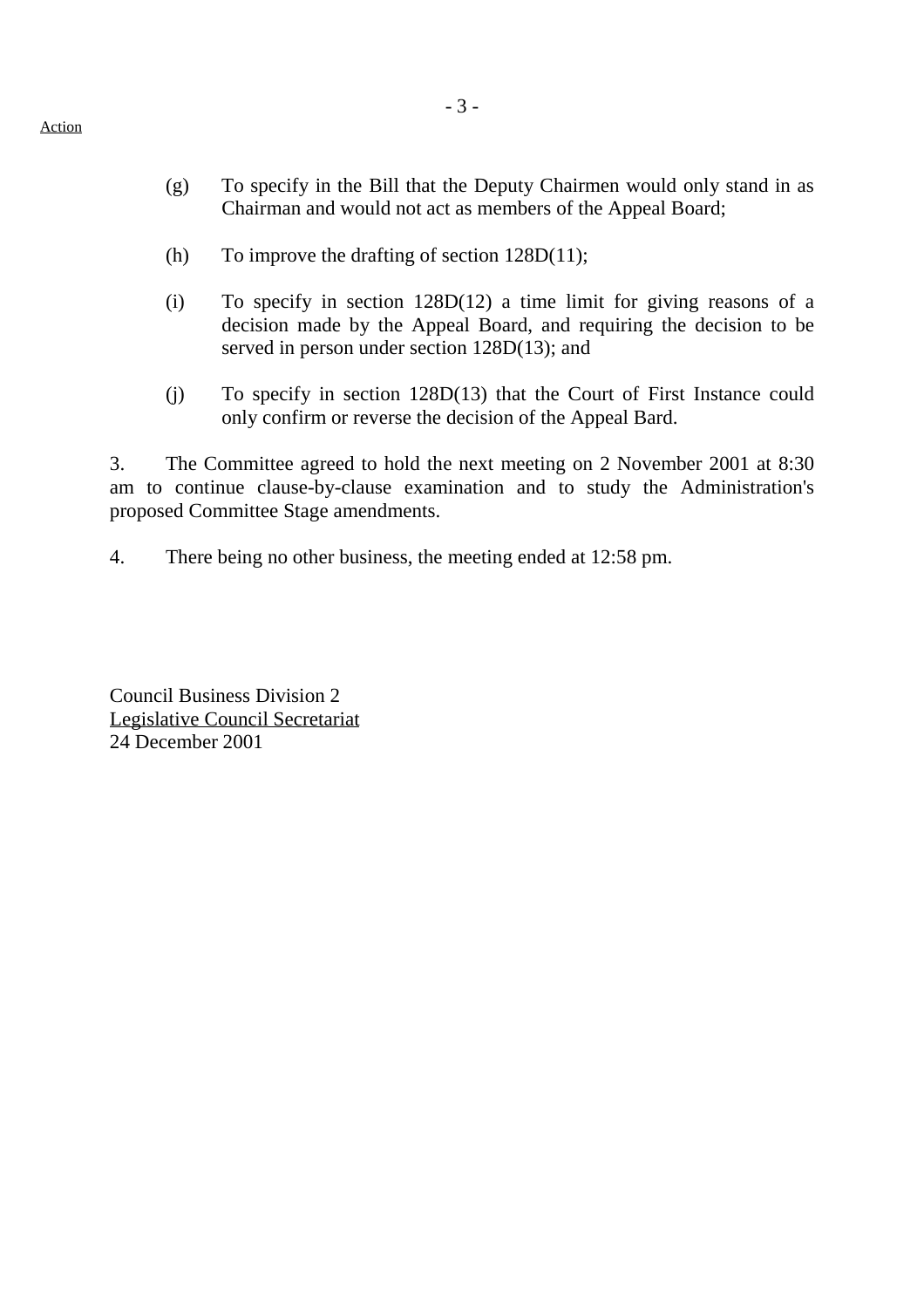## **Proceedings of the meeting of the Bills Committee on Public Health and Municipal Services (Amendment) Bill 2001 on Tuesday, 16 October 2001, at 10:45 am in Conference Room A of the Legislative Council Building**

| <b>Time</b>   | <b>Speaker</b>               | Subject(s)                                                   | <b>Action</b> |
|---------------|------------------------------|--------------------------------------------------------------|---------------|
|               |                              |                                                              | required      |
| $0000 - 0250$ | Chairman                     | Section $128D(1)$ to (4)                                     |               |
| $0251 - 0332$ | Admin                        | Section $128D(4)$                                            |               |
| 0333 - 0415   | Chairman                     | Section $128D(5)$ and $(6)$                                  |               |
| $0416 - 0441$ | ALA4                         | Honoraria for Appeal Board members                           |               |
| $0442 - 0455$ | $\overline{\text{Chairman}}$ | - ditto -                                                    |               |
| $0456 - 0511$ | ALA4                         | - ditto -                                                    |               |
| $0512 - 0543$ | Admin                        | - ditto -                                                    |               |
| $0544 - 0616$ | Chairman                     | - ditto -                                                    |               |
| $0617 - 0656$ | Mr WONG Yung-kan             | - ditto -                                                    |               |
| $0657 - 0824$ |                              | Mr Tommy CHEUNG Honoraria for Liquor Licensing Board members |               |
| $0825 - 0840$ | Admin                        | - ditto -                                                    |               |
| 0841 - 0929   | Mr Tommy CHEUNG              | - ditto -                                                    |               |
| $0930 - 1000$ | Chairman                     | Honoraria for Appeal Board members                           |               |
| $1001 - 1032$ | Ms Audrey EU                 | Section $128D(4)$                                            |               |
| $1033 - 1141$ | Admin                        | $-$ ditto $-$                                                |               |
| 1142 - 1149   | Chairman                     | - ditto -                                                    |               |
| 1150 - 1338   | Ms Audrey EU                 | - ditto -                                                    |               |
| 1339 - 1412   | Admin                        | - ditto -                                                    |               |
| 1413 - 1452   | Chairman                     | - ditto -                                                    |               |
| 1453 - 1525   | Ms Audrey EU                 | - ditto -                                                    |               |
| $1526 - 1535$ | Admin                        | - ditto -                                                    |               |
| 1536 - 1559   | Chairman                     | - ditto -                                                    |               |
| $1600 - 1623$ | Admin                        | - ditto -                                                    |               |
| $1624 - 1644$ | Chairman                     | - ditto -                                                    |               |
| 1645 - 1735   | Ms Audrey EU                 | - ditto -                                                    |               |
| $1736 - 1740$ | Chairman                     | - ditto -                                                    |               |
| 1741 - 1900   | Mr Tommy CHEUNG              | - ditto -                                                    |               |
| 1901 - 1918   | Chairman                     | - ditto -                                                    |               |
| 1919 - 2104   | Admin                        | $\mbox{-}\,$ ditto $\mbox{-}\,$                              |               |
| $2105 - 2301$ | Mr Andrew CHENG              | - ditto -                                                    |               |
| 2302 - 2316   | Chairman                     | - ditto -                                                    |               |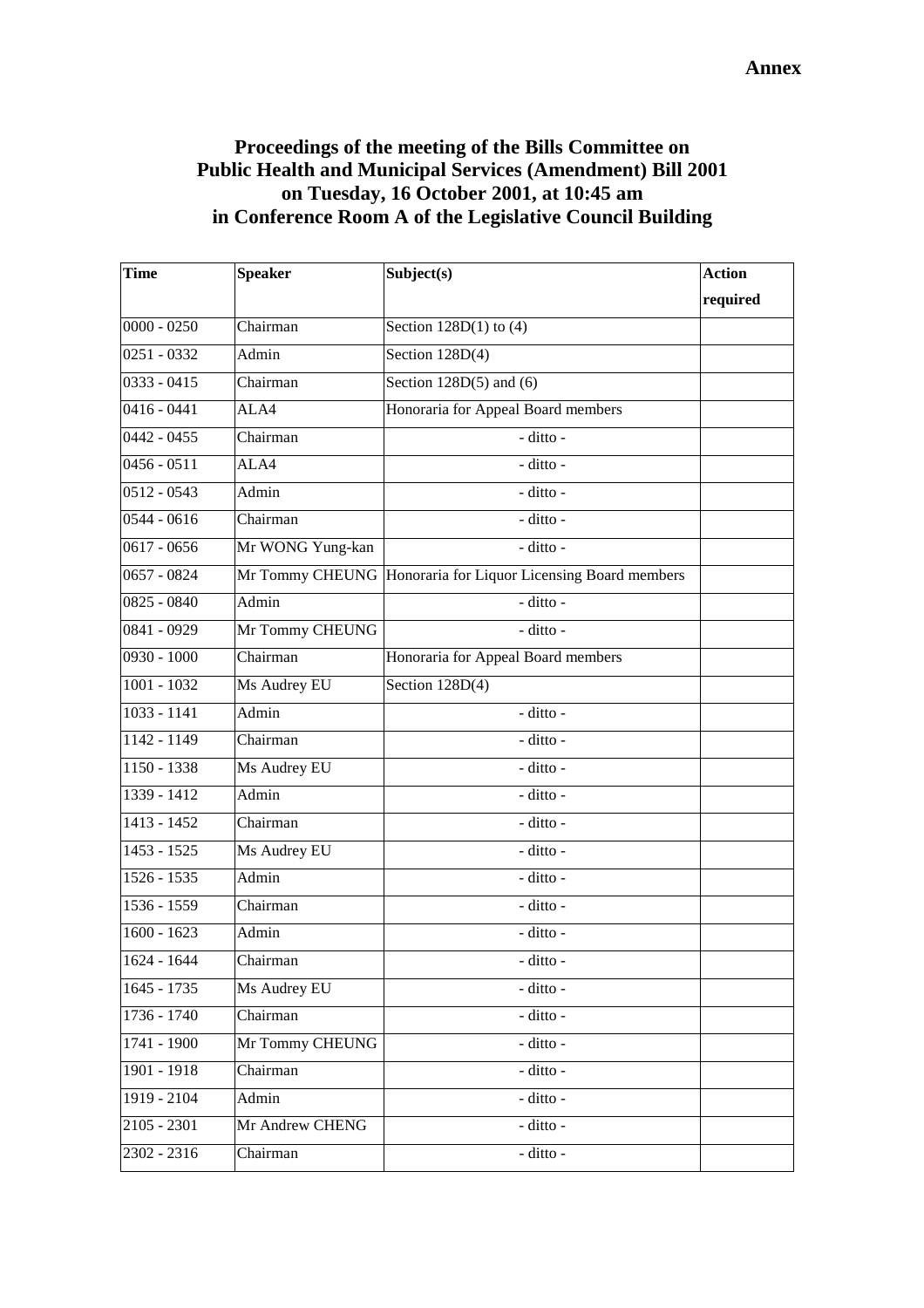| 2317 - 2421              | Dr LO Wing-lok                  | - ditto -                                  |  |
|--------------------------|---------------------------------|--------------------------------------------|--|
| 2422 - 2456              | Chairman                        | - ditto -                                  |  |
| 2457 - 2630              | Mr Andrew CHENG                 | - ditto -                                  |  |
| 2631 - 2848              | Mr Tommy CHEUNG                 | - ditto -                                  |  |
| 2849 - 3004              | Mr WONG Yung-kan                | - ditto -                                  |  |
| $3005 - 3017$            | Chairman                        | - ditto -                                  |  |
| $3018 - 3211$            | Admin                           | - ditto -                                  |  |
| $3212 - 3401$            | Chairman                        | - ditto -                                  |  |
| 3402 - 3450              | Mr WONG Yung-kan                | - ditto -                                  |  |
| $3451 - 3515$            | Chairman                        | - ditto -                                  |  |
| $3516 - 3655$            | Mr Tommy CHEUNG                 | - ditto -                                  |  |
| $3656 - 3710$            | Chairman                        | - ditto -                                  |  |
| 3711 - 4027              | Ms Audrey EU                    | Section 128D(4) and (9B)                   |  |
| $4028 - 4135$            | Chairman                        | - ditto -                                  |  |
| $4136 - 4326$            | Mr Andrew CHENG                 | Section $128D(4)$ and $(16)$               |  |
| 4327 - 4346              | Chairman                        | Section 128D(4)                            |  |
| 4347 - 4453              | Ms Cyd HO Sau-lan               | Section $128D(4)$ and $(9B)$               |  |
| 4454 - 4528              | Chairman                        | - ditto -                                  |  |
| 4529 - 4557              | Ms Cyd HO Sau-lan               | Section $128D(4)$                          |  |
| $4558 - 4602$            | Chairman                        | - ditto -                                  |  |
| 4603 - 4615              | Ms Cyd HO Sau-lan               | - ditto -                                  |  |
| 4616 - 4633              | Chairman                        | - ditto -                                  |  |
| 4634 - 4649              | Ms Cyd HO Sau-lan               | - ditto -                                  |  |
| 4650 - 4742              | Ms Audrey EU                    | - ditto -                                  |  |
| 4743 - 5159              | Admin                           | - ditto -                                  |  |
| $\overline{5200}$ - 5431 | Mr Michael MAK                  | - ditto -                                  |  |
| 5432 - 5659              | Dr LO Wing -lok                 | Section $128D(4)$ and $(8)(b)$             |  |
| 5700 - 5909              | Mr Tommy CHEUNG                 | - ditto -                                  |  |
| 5910 - 5949              | Chairman                        | Section 128D(4)                            |  |
| 5950 - 010030            | Ms Audrey EU                    | - ditto -                                  |  |
| $010031 - 010148$        | Chairman                        | - ditto -                                  |  |
| 010149 - 010200          | Mr Tommy CHEUNG Section 128D(8) |                                            |  |
| 010201 - 010242          | Chairman                        | Section $128D(4)$ to $(8)$                 |  |
| 010243 - 010255          | Ms Audrey EU                    | Section $128D(8)(b)$                       |  |
| 010256 - 010320          | Chairman                        | Section $128D(8)(b)$ and $\overline{(9B)}$ |  |
|                          | 010321 - 010406 Mr Michael MAK  | Section $128D(8)(b)$                       |  |
|                          | 010407 - 010442 Mr Tommy CHEUNG | - ditto -                                  |  |
| 010443 - 010519 Chairman |                                 | - ditto -                                  |  |
|                          | 010520 - 010540 Mr Michael MAK  | - ditto -                                  |  |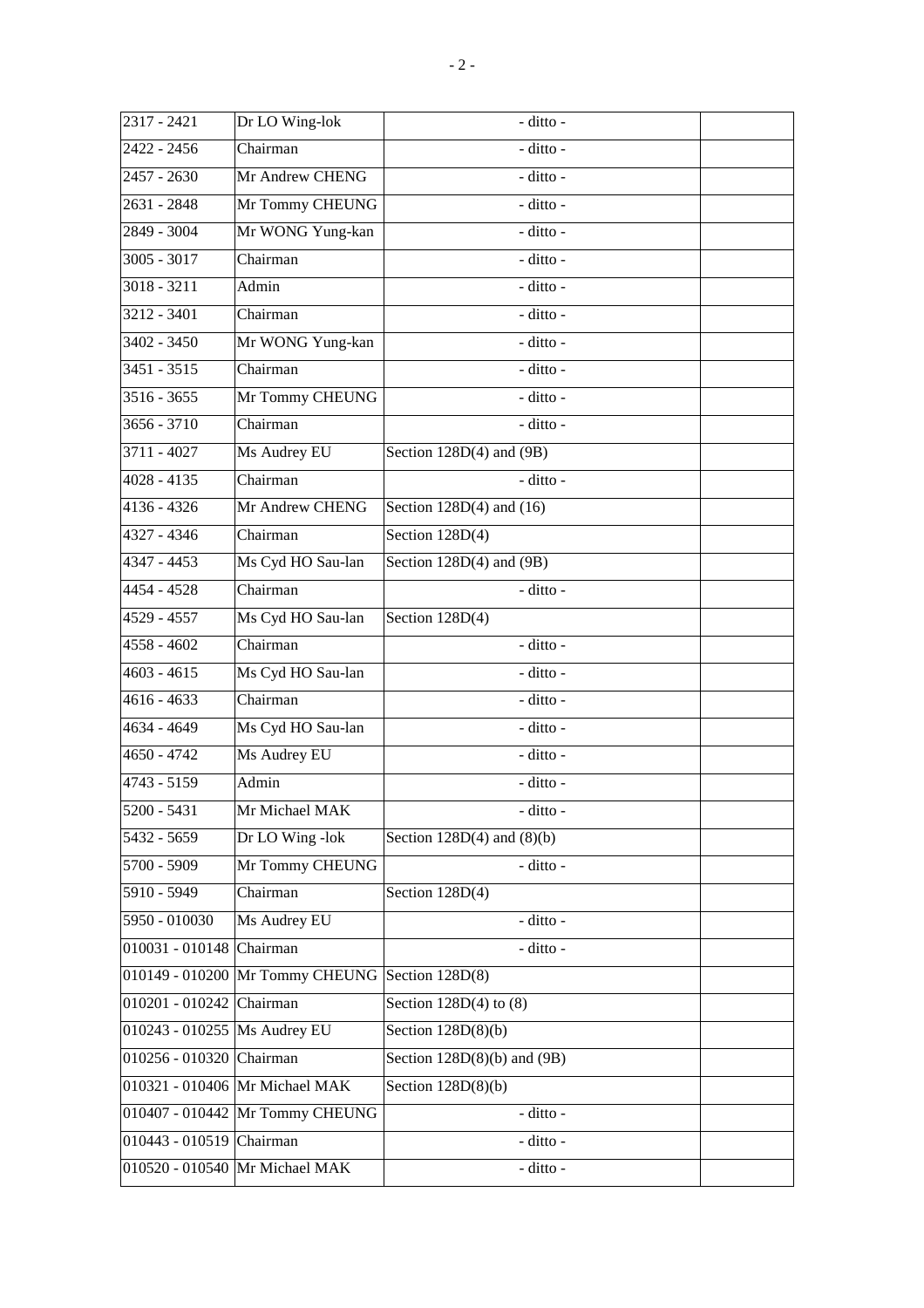|                                | 010541 - 010620 Mr Tommy CHEUNG  | - ditto -                            |           |
|--------------------------------|----------------------------------|--------------------------------------|-----------|
| 010621 - 010735 Admin          |                                  | - ditto -                            |           |
| 010736 - 010849 Chairman       |                                  | Section $128D(8)(b)$ , (9) and (9A)  | $\sqrt{}$ |
|                                |                                  |                                      | Admin to  |
|                                |                                  |                                      | provide   |
|                                |                                  |                                      | response  |
| 010850 - 010915 Ms Audrey EU   |                                  | Section 128D(9) and (9A)             |           |
| 010916 - 011015 Admin          |                                  | - ditto -                            |           |
| 011016 - 011105 Ms Audrey EU   |                                  | - ditto -                            |           |
|                                | 011106 - 011224 Mr Tommy CHEUNG  | - ditto -                            |           |
| 011225 - 011233 Chairman       |                                  | - ditto -                            |           |
| 011234 - 011426 Admin          |                                  | - ditto -                            |           |
| 011427 - 011437 Chairman       |                                  | - ditto -                            |           |
| 011438 - 011512 Admin          |                                  | - ditto -                            |           |
| 011513 - 011531 Chairman       |                                  | - ditto -                            |           |
|                                | 011532 - 011550 Dr LO Wing-lok   | - ditto -                            |           |
| 011551 - 011702 Ms Audrey EU   |                                  | $-$ ditto $-$                        |           |
|                                | 011703 - 011753 Mr Andrew CHENG  | - ditto -                            |           |
| 011754 - 011851 Chairman       |                                  | - ditto -                            |           |
| 011852 - 011901 Ms Audrey EU   |                                  | - ditto -                            |           |
|                                | 011902 - 011921 Mr Andrew CHENG  | - ditto -                            |           |
| 011922 - 012013   Ms Audrey EU |                                  | - ditto -                            |           |
| 012014 - 012100 Chairman       |                                  | - ditto -                            |           |
|                                | 012101 - 012131 Mr Tommy CHEUNG  | - ditto -                            |           |
| 012132 - 012223 Admin          |                                  | - ditto -                            |           |
| 012224 - 012240 Chairman       |                                  | ditto -                              |           |
| 012241 - 012319 Admin          |                                  | - ditto -                            |           |
| 012320 - 012332 Chairman       |                                  | - ditto -                            |           |
|                                | 012333 - 012409 Dr LO Wing-lok   | - ditto -                            |           |
| 012410 - 012509 Admin          |                                  | - ditto -                            |           |
| 012510 -012542                 | ALA4                             | - ditto -                            |           |
| 012543 - 012559                | Chairman                         | - ditto -                            |           |
|                                | 012600 - 012706 Mr Tommy CHEUNG  | - ditto -                            |           |
| 012707 - 012730                | Chairman                         | - ditto -                            |           |
|                                | 012731 - 012734 Mr WONG Yung-kan | - ditto -                            |           |
| 012735 - 012823                | Chairman                         | Section 128D(9), (9A), (9B) and (9C) | √         |
|                                |                                  |                                      | Admin to  |
|                                |                                  |                                      | provide   |
|                                |                                  |                                      | response  |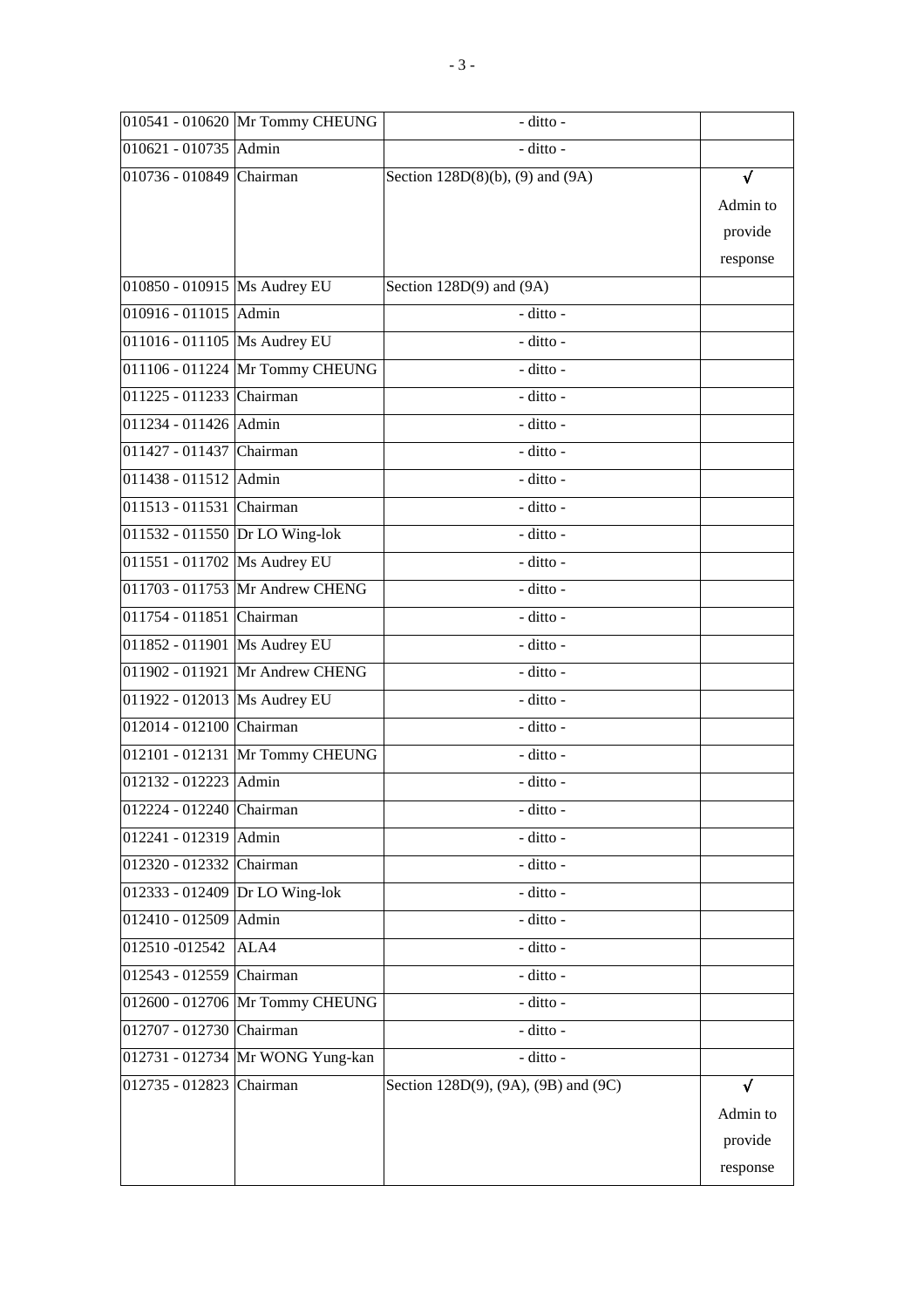| 012824 - 012926   Ms Audrey EU |                                                  | Section 128D(9C)                       |   |
|--------------------------------|--------------------------------------------------|----------------------------------------|---|
| 012927 - 013003 Admin          |                                                  | - ditto -                              |   |
| 013004 - 013028 Chairman       |                                                  | Section $128D(9C)$ , $(10)$ and $(11)$ |   |
| 013029 - 013116   Ms Audrey EU |                                                  | Section 128D(11)                       |   |
| 013117 - 013125 Admin          |                                                  | - ditto -                              |   |
| 013126 - 013133 Ms Audrey EU   |                                                  | - ditto -                              |   |
| 013134 - 013225 Admin          |                                                  | - ditto -                              |   |
| 013226 - 013301 Chairman       |                                                  | - ditto -                              |   |
| 013302 - 013326 Ms Audrey EU   |                                                  | - ditto -                              |   |
|                                | 013327 - 013420 Ms Cyd HO Sau-lan                | Section $128D(10)(b)$ and $(11)$       |   |
| 013421 - 013432 Chairman       |                                                  | Section $128D(11)$                     |   |
| 013433 - 013526 Admin          |                                                  | $-$ ditto -                            |   |
| 013527 - 013809 Ms Audrey EU   |                                                  | - ditto -                              |   |
|                                | 013810 - 014031 Mr Andrew CHENG                  | - ditto -                              |   |
| 014032 - 014053 Admin          |                                                  | - ditto -                              |   |
| 014054 - 014106 Chairman       |                                                  | Section $128D(11)$ and $(12)$          |   |
| 014107 - 014120 Admin          |                                                  | - ditto -                              |   |
|                                | 014121 - 014144 Mr Andrew CHENG                  | - ditto -                              |   |
|                                | 014145 - 014159 Mr Tommy CHEUNG Section 128D(11) |                                        |   |
|                                | 014200 - 014235 Mr Michael MAK                   | - ditto -                              |   |
| 014236 - 014353 Dr LO Wing-lok |                                                  | - ditto -                              |   |
| 014354 -014442                 | Ms Audrey EU                                     | - ditto -                              |   |
| 014443 - 014452 Chairman       |                                                  | - ditto -                              |   |
| 014453 - 014459 Admin          |                                                  | - ditto -                              |   |
|                                | 014500 - 014615 Mr Andrew CHENG                  | - ditto -                              |   |
| 014616 - 014620 Admin          |                                                  | - ditto -                              | √ |
| 014621 - 014639                | Chairman                                         | Section 128D(11) and (12)              |   |
| 014640 - 014740                | Mr Tommy CHEUNG Section 128D(12)                 |                                        |   |
| 014741 - 014803                | Admin                                            | - ditto -                              | √ |
| 014804 - 014815                | Chairman                                         | - ditto -                              |   |
| 014816 - 014839                | Mr Tommy CHEUNG                                  | - ditto -                              |   |
| 014840 - 014853                | Chairman                                         | Section $128D(12)$ and $(13)$          |   |
| 014854 - 014940                | Ms Audrey EU                                     | Section $128D(13)$                     |   |
| 014941 - 015018                | Admin                                            | - ditto -                              |   |
| 015019 - 015036   Ms Audrey EU |                                                  | - ditto -                              |   |
| 015037 - 015043 Admin          |                                                  | - ditto -                              |   |
| 015044 - 015052 Chairman       |                                                  | - ditto -                              |   |
|                                | 015053 - 015120 Mr Michael MAK                   | - ditto -                              |   |
| 015121 - 015141 Admin          |                                                  | - ditto -                              |   |